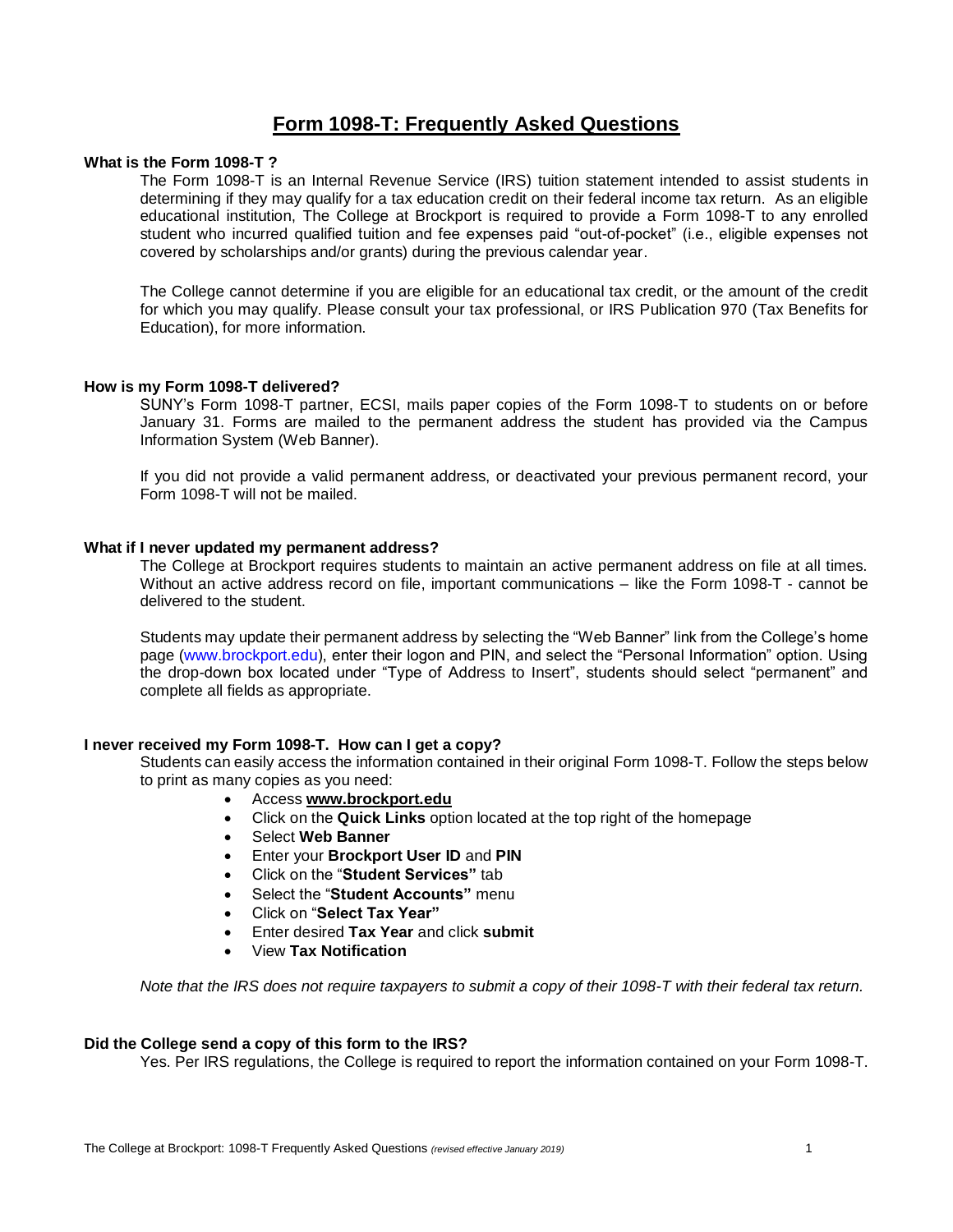#### **What is the SUNY Federal Tax ID Number (EIN)?**

The SUNY Federal Tax ID Number (EIN) is **16-1514621.** 

### **Which of my payments qualify for an educational tax credit?**

 The College at Brockport and/or Office of Student Accounts and Accounting staff are not tax advisors and cannot answer questions concerning what expenses a student and/or parent should or should not claim on taxes. Students/parents should consult with their tax preparer(s) to determine what qualified tuition/related expenses they are eligible to claim. You may find guidance and/or resources at www.irs.gov

# **What does the dollar amount in Box #1 ("Payments Received for Qualified Tuition and Related Expenses") represent?**

 Per the IRS, *"Box 1 represents the total amount of payments received for qualified tuition and related received less any reimbursements or refunds made during the calendar year that relate to the payments expenses from all sources during the calendar year. The amount reported is the total amount of payments received for qualified tuition and related expenses during the same calendar year. The amount reported is not reduced by scholarships and grants reported in box 5"*.

 It is important to remember that, during the tax reporting year, you may have paid more than the dollar amount reflected in Box 1. Certain expenses, such as meal plans and room costs, are not considered by the federal government to be "qualified tuition and related expenses". As such, funds paid toward those costs are not included in Box 1. Remember, College at Brockport and/or Office of Student Accounts and Accounting staff are not tax advisors and cannot answer questions concerning what expenses a student and/or parent should or should not claim on taxes. Students/parents should consult with their tax preparer(s) to determine what qualified tuition/related expenses they are eligible to claim.

#### **Why weren't payments for my housing and/or meal charges included in Box 1 on the 1098-T?**

 Students/parents should consult with their tax preparer(s) to determine what qualified tuition/related The IRS does not consider room and board charges to be eligible "qualified tuition and related expenses". expenses they are eligible to claim.

### **I think I paid for more than the IRS-defined "qualified tuition and related expenses" included in Box 1. Can I claim those payments on my taxes?**

 The College does not provide tax return preparation assistance. We encourage you to consult with your tax advisor, or contact the Internal Revenue Service at 1-800-829-1040 [\(www.irs.gov\)](http://www.irs.gov/) for guidance.

#### **Why did you report the grants and scholarships I received?**

 The IRS requires 1098-T forms include all grants and scholarships administered by the school, and for which the school has reason to know are grants, in Box 5 if they cover cost of attendance.

#### **Did you report my loans?**

 Only grant and scholarship amounts are reported. Federal student loan amounts are NOT included in Boxes 5 (Scholarship/Grant Eligible Amounts) or 6 (Scholarship/Grant Adjustments) of the Form 1098-T.

### **Why is there an amount in Box 4 ("Adjustments Made for a Prior Year")**

 Effective with the 2020 reporting year, Box 4 will represent any current tax reporting year adjustment made to payments related to qualified tuition and related expenses reported in a prior year Form 1098-T. An amount reported in Box 4 may impact any allowable education credit you may claim (or previously claimed) for a prior year. Consult your tax professional, IRS Form 8863, or IRS Publication 970 for guidance.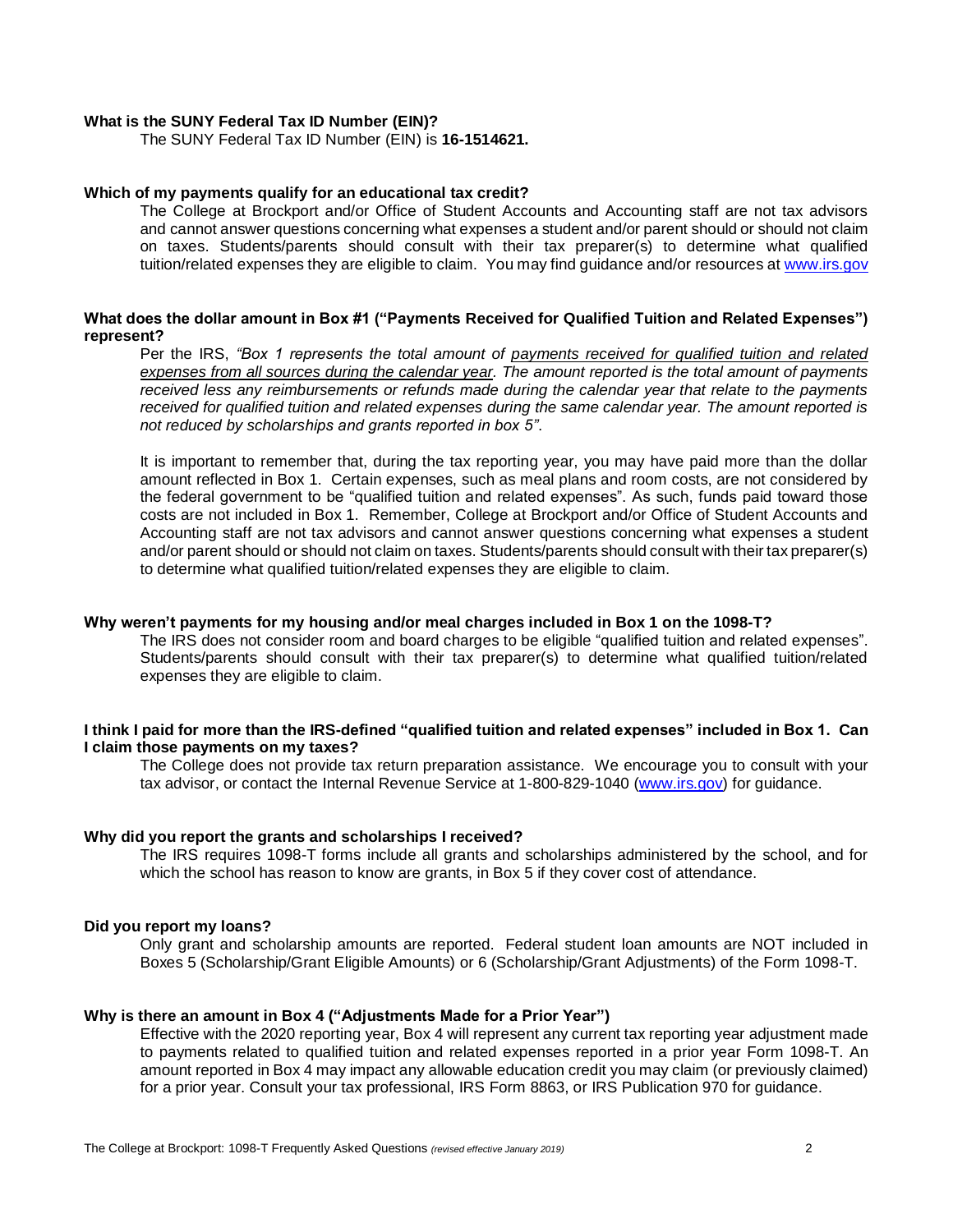# **Why is there an amount in Box 6 ("Adjustments to Scholarship or Grant for a Prior Year")?**

 Box 6 represents reductions/adjustments made to scholarships or grants reported in Box 6 on a prior year Form 1098-T, and may affect the amount of any allowable tuition and fees deduction or education credit you may claim for a prior year.

 For example, you may have initially been awarded a \$2,000 Pell grant for the spring 2019 term, and that was assessed to/"paid" your account during the 2018 calendar year, it was originally included in Box 5 of your 2018 1098-T. In February 2019, however, you dropped below full-time status, and per federal regulations, Financial Aid reduced your spring 2019 Pell award to \$1,000. The \$1,000 reduction in your original Pell award would appear in Box 6 of your 2019 Form 1098-T because the adjustment occurred Pell grant was disbursed to (reflected on) your student account as of December 2018. Because the award during calendar year 2019.

 We encourage you to consult your tax professional, IRS Form 8863, or IRS Publication 970 for guidance in including these adjustments on your federal tax return.

## **Miscellaneous: 1098-T Boxes 7, 8, and 9**

 The 1098-T contains three additional information boxes which may be flagged with a "check mark". Consult your tax professional, IRS Form 8863, or IRS Publication 970 for guidance. If checked:

- • **Box 7** indicates whether any payments received for qualified tuition and related expenses reported for in the current reporting year relate to an academic period that begins in January through March of the next (future) reporting year. This box will be utilized effective with the 2020 reporting year.
- • **Box 8** indicates whether you are considered to be carrying/have carried at least one-half the normal full-time workload for your course of study during at least one academic period during the calendar year.
- • **Box 9** indicates whether you are considered to be enrolled in a program leading to a graduate degree, graduate-level certificate, or other recognized graduate-level educational credential.

# **Why doesn't my Brockport Student ID (800xxxxxx) appear on my 1098-T?**

 College assigned ID numbers are not valid social security numbers. The IRS requires the SSN box be left blank in cases of missing or invalid social security (SSN) or taxpayer (TIN) numbers.

#### **If my parents or other third-party paid for part of my tuition, can they get a copy of my 1098-T?**

 You are encouraged to provide a copy of your 1098-T to anyone who might be eligible to benefit on their federal tax return. It is **solely the student's responsibility** to share the information as appropriate. (FERPA). FERPA mandates the College release a student's account information only to the student, and those whom the student authorizes; this includes information related to the 1098-T form. The student can Remember that the College complies with The Family Educational Rights and Privacy Act provide consent for the College to release information to specific individuals by completing the "Consent to Release Student Information" form located at:

[http://www.brockport.edu/bursar/forms/](http://www.brockport.edu/bursar/forms/ferpa-auth.pdf)ferpa-auth.pdf.

### **I need a copy of last year's Form 1098-T. How can I get one?**

Students can easily access prior year 1098-T information by following these steps:

- Access **[www.brockport.edu](http://www.brockport.edu/)**
- Click on the **Quick Links** option located at the top right of the homepage
- Select **Web Banner**
- Enter your **Brockport User ID** and **PIN**
- Click on the "**Student Services"** tab